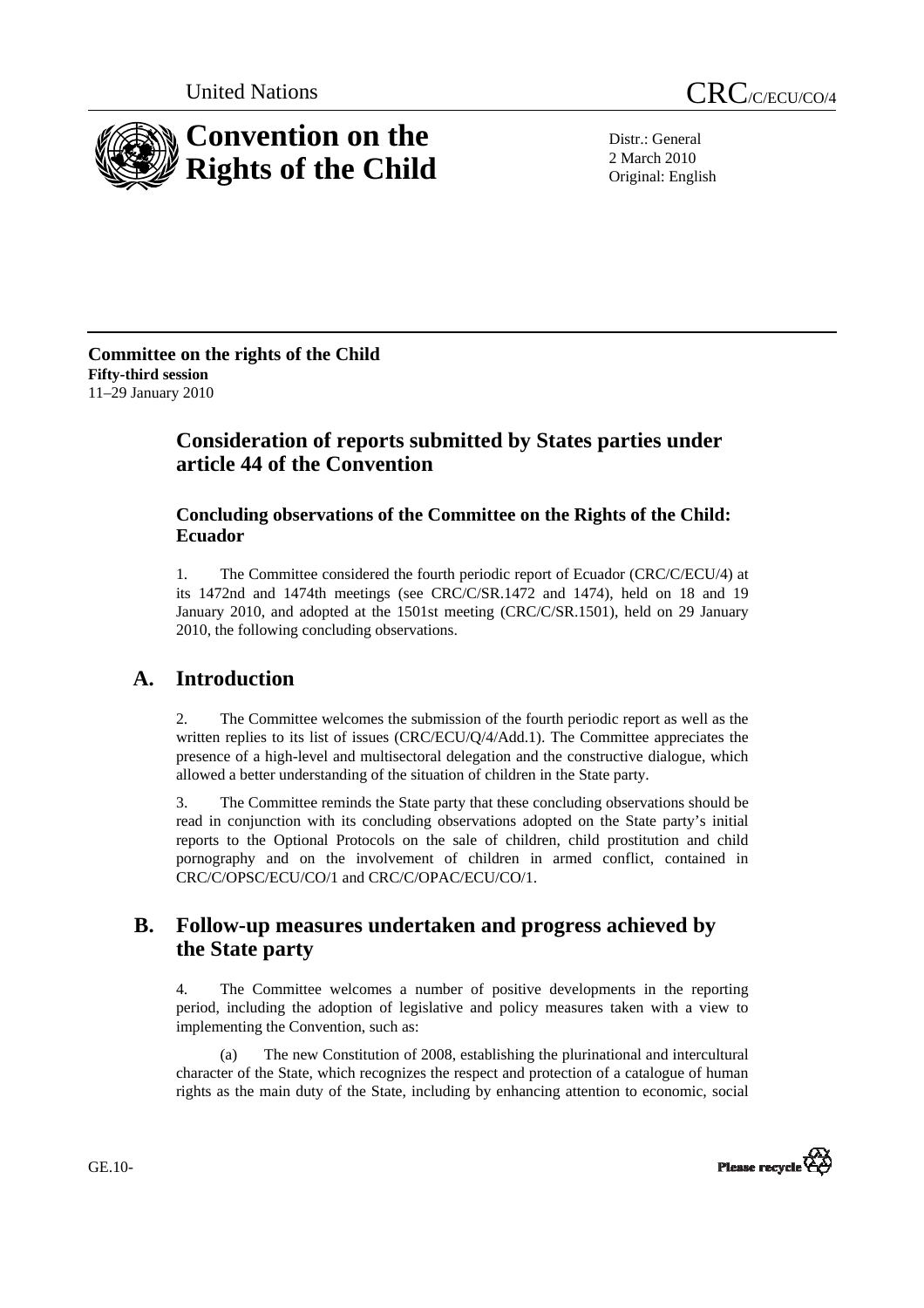and cultural rights, and by recognizing international human rights treaties as State obligations requiring legislative adaptation;

 (b) The 2009 reform of the Code on Children and Adolescents regarding the child maintenance payment procedure, including that adolescents over 15 may be fully involved in the process, and the nationwide expansion at local government level of Cantonal Boards for Rights Protection;

 (c) The 2005 reform of the Penal Code, which criminalizes sexual exploitation of children, sexual exploitation related to the tourism industry, child pornography, trafficking in persons and sale of persons for the purpose of exploitation;

The 2005 reform of the Labour Code, which includes norms to prevent and eradicate economic exploitation of children; and

 (e) The 2005 reform of the Maternity and Infancy Act, which increases the services provided before, during and after birth;

5. The Committee further welcomes that Ecuador has ratified the Convention on the Rights of Persons with Disabilities and its Optional Protocol, and the International Convention for the Protection of All Persons from Enforced Disappearance.

6. The Committee also welcomes the adoption of:

 (a) The National Plan for Good Living 2009-2013 (*Plan Nacional del Buen Vivir*), which contains the 10-year National Plan of Action for the Comprehensive Protection of Children and Adolescents 2004-2014 (*Plan Nacional Decenal para la Protección Integral de Niños, Niñas y Adolescentes*) and its corresponding Social Agenda for Children and Adolescents 2007-2010; and

 (b) The State-Indigenous Peoples and Nationalities Agreement for Children and Adolescents called "Building Sumak Kawsay from the Beginning of Life" ("*Construcción del Buen Vivir desde el principio de la vida*"), which provides the framework for the Minimum Agenda for Indigenous Children in Ecuador.

# **C. Main areas of concern and recommendations**

# **1. General measures of implementation (arts. 4; 42; and 44, para. 6, of the Convention)**

#### **The Committee's previous recommendations**

7. The Committee notes that various concerns and recommendations made for the consideration of the State party's combined second and third periodic report (CRC/C/15/Add.262) have not been given sufficient follow-up. While noting that recent political, constitutional and economic changes in the country are giving a new impetus to some of these areas, the Committee remains concerned at the lack of implementation.

8. **The Committee urges the State party to take all necessary measures to address those recommendations contained in the concluding observations on the combined second and third periodic reports that have not yet been implemented, such as those related to data collection, the low minimum age for marriage, corporal punishment, child labour and juvenile justice, and to provide adequate follow-up to the recommendations contained in the present concluding observations on the fourth periodic report**.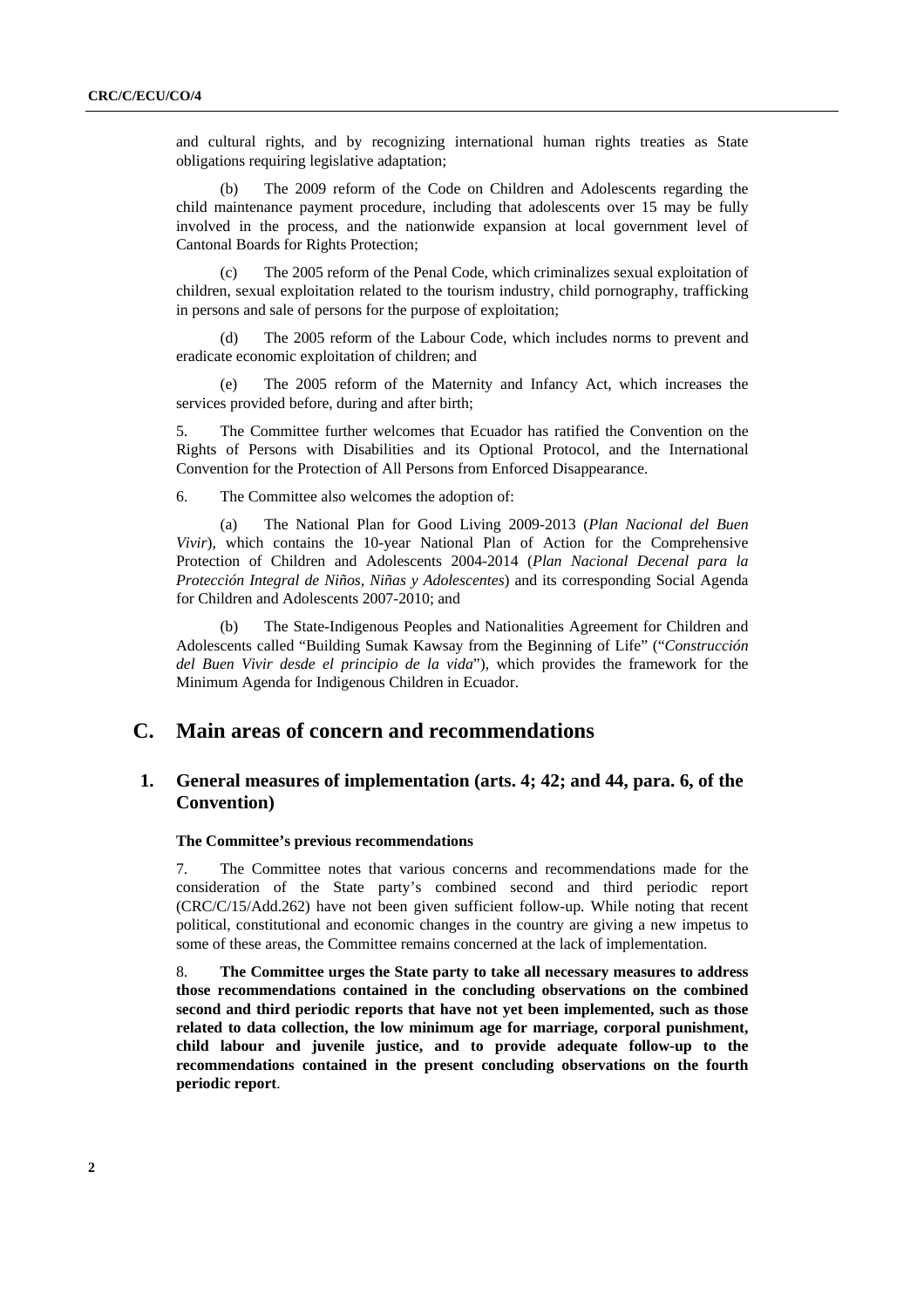## **Legislation**

9. The Committee takes note with appreciation of the progress made by the State party in the legislative review process. In particular, it notes with satisfaction the new Constitution, which establishes human rights as fundamental. However, the Committee is very concerned that in the legislative reform, the specific rights of children may become subordinated to more general issues and/or disappear under broader structures. It also notes that national legislation is not entirely in conformity with the Convention, for instance, in relation to corporal punishment and the minimum age for marriage.

10. **The Committee recommends that the State party strengthen and expedite its efforts to bring domestic law into full compliance with the Convention by completing a comprehensive review of legislation and its implementation, maintaining the specificity and interdependence of all children's rights in policy, legislative, institutional and programme terms, in accordance to the Convention on the Rights of the Child.** 

# **Coordination**

11. The Committee welcomes the information by the State party delegation that the National Council for Children and Adolescents remains the specific coordination mechanism for national policy on children, and appreciates the increase of its resources. Nevertheless, the Committee is concerned that the National Council and the Decentralized National System for the Comprehensive Protection of Children and Adolescents (*Sistema Nacional Decentralizado para la Protección Integrada de Niños, Niñas y Adolescentes*) which were created by the Code on Children and Adolescents of 2003, will be subordinated to a new Intergenerational Equality (sub-)Council including other population groups, as part of the setting up of an overall Inclusion and Equality Council covering all areas of social policy, as mandated by the 2008 Constitution.

12. **The Committee recommends that careful consideration be given to the need for specificity and specialization of child policy, programmes and human resources, without prejudice to the search for improved institutional and budgetary rationality. It further requests that high-level and clearly identifiable priority consideration is given to children's rights within the structure of the central Government and of the decentralized system of Government, all the relevant departments of which require authority and specific competences on children's rights. In this respect, the Committee recommends that the new National System for Inclusion and Social Equality respects and strengthens the existing Decentralized National System for the Comprehensive Protection of Children and Adolescents.** 

13. The Committee is further concerned that the effective national coverage and systematic implementation, monitoring and evaluation of the national policy on children and adolescents are undermined by inadequate coordination between the central level and the Cantonal Councils for Children and Adolescents (*Concejos Cantonales de la Niñez y Adolescencia*) and the Cantonal Boards for Protection of Rights (*Juntas Cantonales de Protección de Derechos*). Since the latter two are not included in the Constitutional reform but are essential parts of the system for the implementation of children's rights, the Committee remains concerned that their competences and attributions may not be focused on children or properly financed.

14. **The Committee recommends that the draft Organic Code on Territory, Autonomies and Decentralization allow for the articulation and coordination of the different institutions and organs covering children's rights, thus ensuring in practice a comprehensive and specific approach that links the central and cantonal levels and the different child rights institutions among themselves, with proper and specific**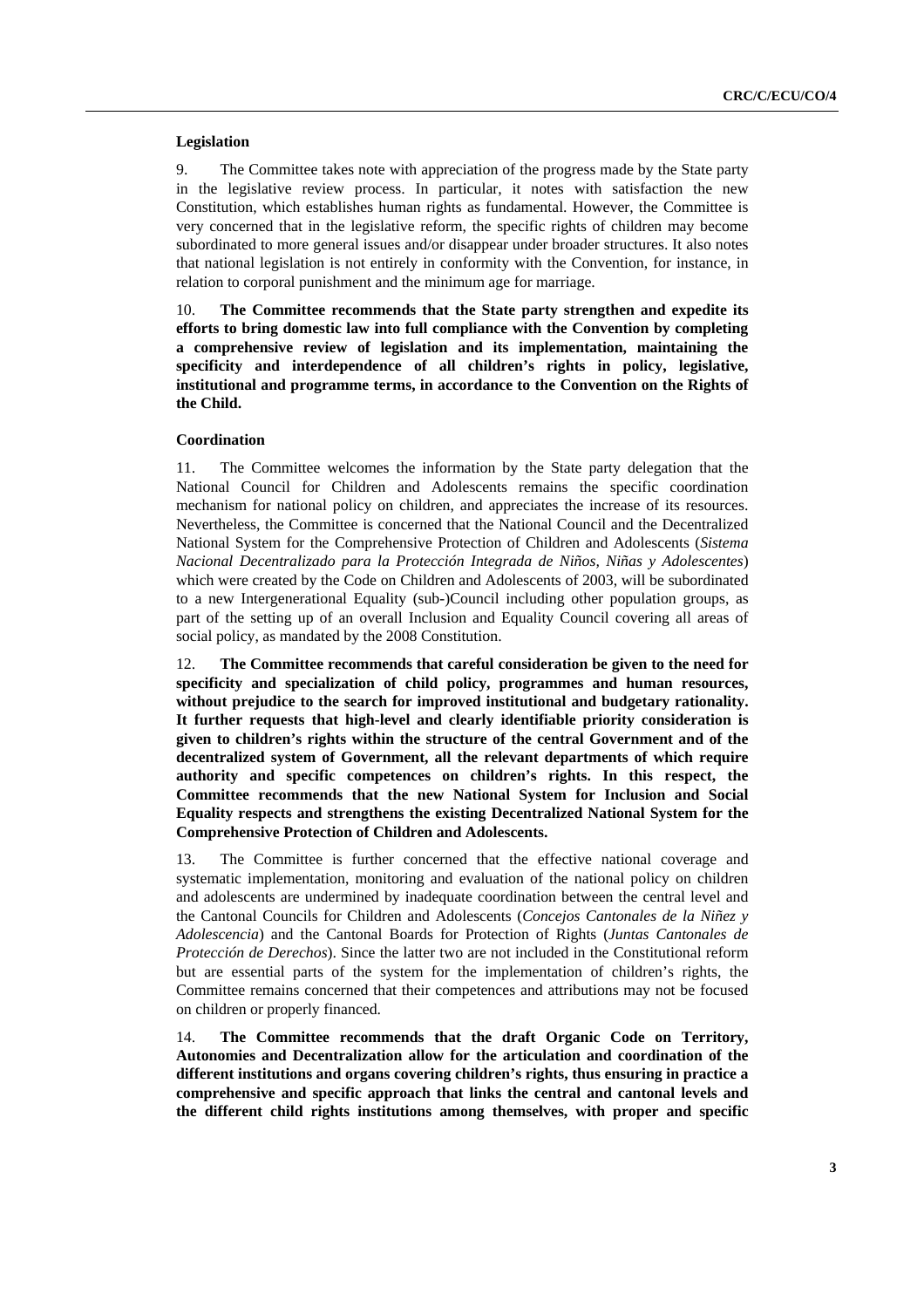**competences and funding. The Committee urges that this design maintains the specificity of the Decentralized National System for the Comprehensive Protection of Children and Adolescents. The Committee further recommends that appropriate participation of different interest groups, including children and adolescents, is ensured at all stages.** 

15. The Committee welcomes the reform of the Child and Family Institute (INFA), its public nature, the support from the national budget and the participation of civil society.

16. **The Committee recommends that INFA remains focused on its specific mandate for children, especially those under 5 years of age and those in need of special protection, and that it works in coordination with other institutions dealing with related matters.** 

### **National plan of action**

17. The Committee welcomes the State party's efforts to strengthen its planning process and the formulation of the overall development plan, called the *Plan Nacional para el Buen Vivir*, which is intended to be the instrument to reduce disparities in budgetary allocations and decentralize expenditure. The Committee remains concerned, however, that plans and agendas relating to children and adolescents might lose specificity and priority in the broader framework, are not funded appropriately and participation of civil society and of children is not ensured. It is also concerned that the Optional Protocols to the Convention are not covered by any plan and may therefore lack the necessary implementation.

18. **The Committee recommends that, in the harmonization and updating effort being undertaken by the State party to place the 10-year National Plan of Action for Children and Adolescents and its social agenda within the new** *Plan Nacional para el Buen Vivir* **and reflect it in the national budget, the principles and provisions of the Convention on the Rights of the Child continue to be a priority. It further urges the State party to ensure that it takes into account the Optional Protocols. Likewise, the Committee recommends that the State party take into account, inter alia, the Plan of Action "A world fit for children" adopted by the General Assembly special session in May 2002 and its mid-term review of 2007 and urges the State party to ensure that the present and emerging plan of action and/or agenda should be adequately resourced, in human and financial terms, include specific time-bound and measurable goals, and be widely disseminated and regularly monitored. The Committee urges the State party to ensure the participation of civil society and of children and adolescents, as appropriate, in the harmonization, planning, budgeting and evaluation exercises related to children and adolescents**.

#### **Independent monitoring**

19. The Committee welcomes the fact that the 2008 Constitution identifies the Ombudsman (*Defensoría*) as a legal entity, part of a new fifth branch of the State, and that it has organizational and financial autonomy, as well as a decentralized organization covering each province. The Committee is however concerned that the Ombudsman has not set up specialized arrangements to cover child rights or make its services available to children and that it only has one office for the protection of Women and Children's Rights. It is further concerned at the delay in appointing an Ombudsman.

### 20. **The Committee recommends that the State party:**

 **(a) Expedite the appointment of the new Ombudsman;** 

 **(b) Create a specialized office on child rights, within the Office of the Ombudsman, with the mandate of monitoring the implementation of the Convention**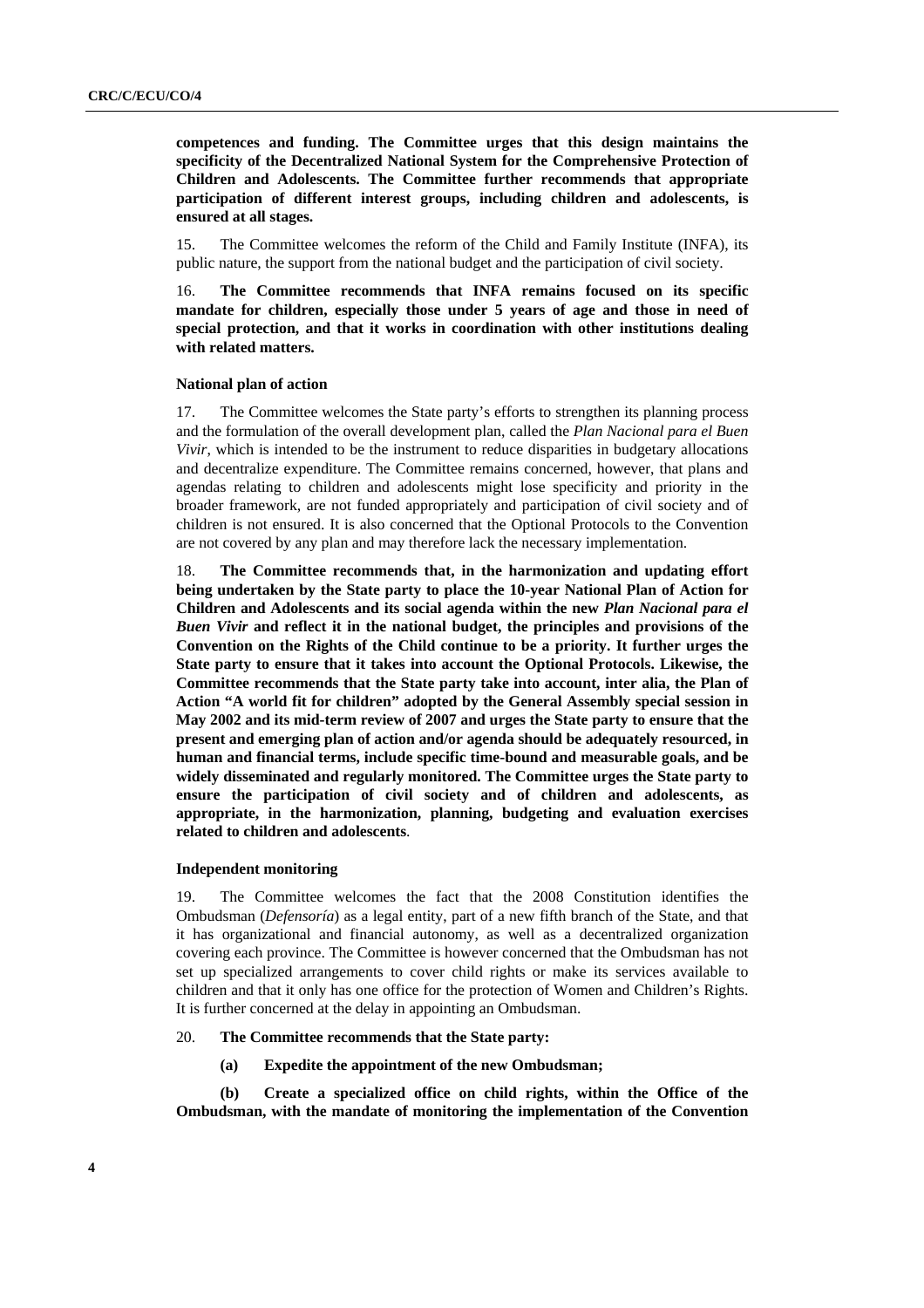**as well as its Optional Protocols, in accordance with the Paris Principles (General Assembly resolution 48/134, annex);** 

 **(c) Take into account the Committee's general comment No. 2 (2002) on the role of independent national human rights institutions in the promotion and protection of the rights of the child;** 

 **(d) Ensure that the Ombudsman, through the head of this office for the protection of children's rights, is accessible to all children and able to receive and investigate complaints from, or on behalf of, children on violations of their rights;** 

 **(e) Ensure that the Ombudsman promote and educate children and adults on the Convention and its implementation; and** 

 **(f) Provide the Office for the Protection of Children's Rights with the necessary human and financial resources.** 

#### **Allocation of resources**

21. The Committee welcomes the constitutional provision to allocate at least 5 and 6 per cent of GDP to health and education, respectively. The Committee also welcomes the increase in public social investment in recent years, especially in health, education and social welfare, and the efforts of the State party to protect social expenditure from the effects of the global financial crisis although it notes that such expenditure still remains low. It also welcomes efforts to improve the allocation of resources for children in need of special protection, such as cash transfers to families living below the poverty line, including the *Bono de Desarrollo Humano* (which is conditional on the use of basic health services for young boys and girls and school attendance of boys, girls and adolescents 5 to 18 years of age), but it is concerned that it is not yet possible to indicate the proportion of social spending specifically dedicated to children, disaggregated by gender, age group, ethnic origin, geographical and/or administrative location and others. The Committee notes efforts to start articulating the new planning process with multi-year and regionalized budgeting, but is concerned that specific child-related spending, if not identified, may not be sustained over time as part of the national development strategy. The Committee is also concerned at the insufficient budget allocation for implementation of the Code on Children and Adolescents.

22. **The Committee recommends that the State party, in the light of articles 3 and 4 of the Convention, undertake all appropriate measures to the maximum extent of available resources to ensure that sufficient budgetary allocation is provided to services for children and that particular attention is paid to the protection of the rights of children belonging to disadvantaged groups, including indigenous children, Afro-Ecuadorian children and children living in poverty. In particular and in line with the Committee's recommendations resulting from its day of general discussion on resources for the rights of the child-responsibility of States, it encourages the State party to:** 

 **(a) Continue increasing the level of social investment maintaining its sustainability and aiming at achievement of the constitutional mandate for health and education, as well as at full financing of the Social Agenda for Children and Adolescents, and the related programmes and agenda for children;** 

 **(b) Protect children's and social budgets from any external or internal shock, such as situations of economic crisis, natural disasters or other emergencies in order to maintain the sustainability of investments;** 

 **(c) Continue the work undertaken by the Ministry of Finance and the**  *Secretaría Nacional de Planificación y Desarrollo* **to develop a methodology for**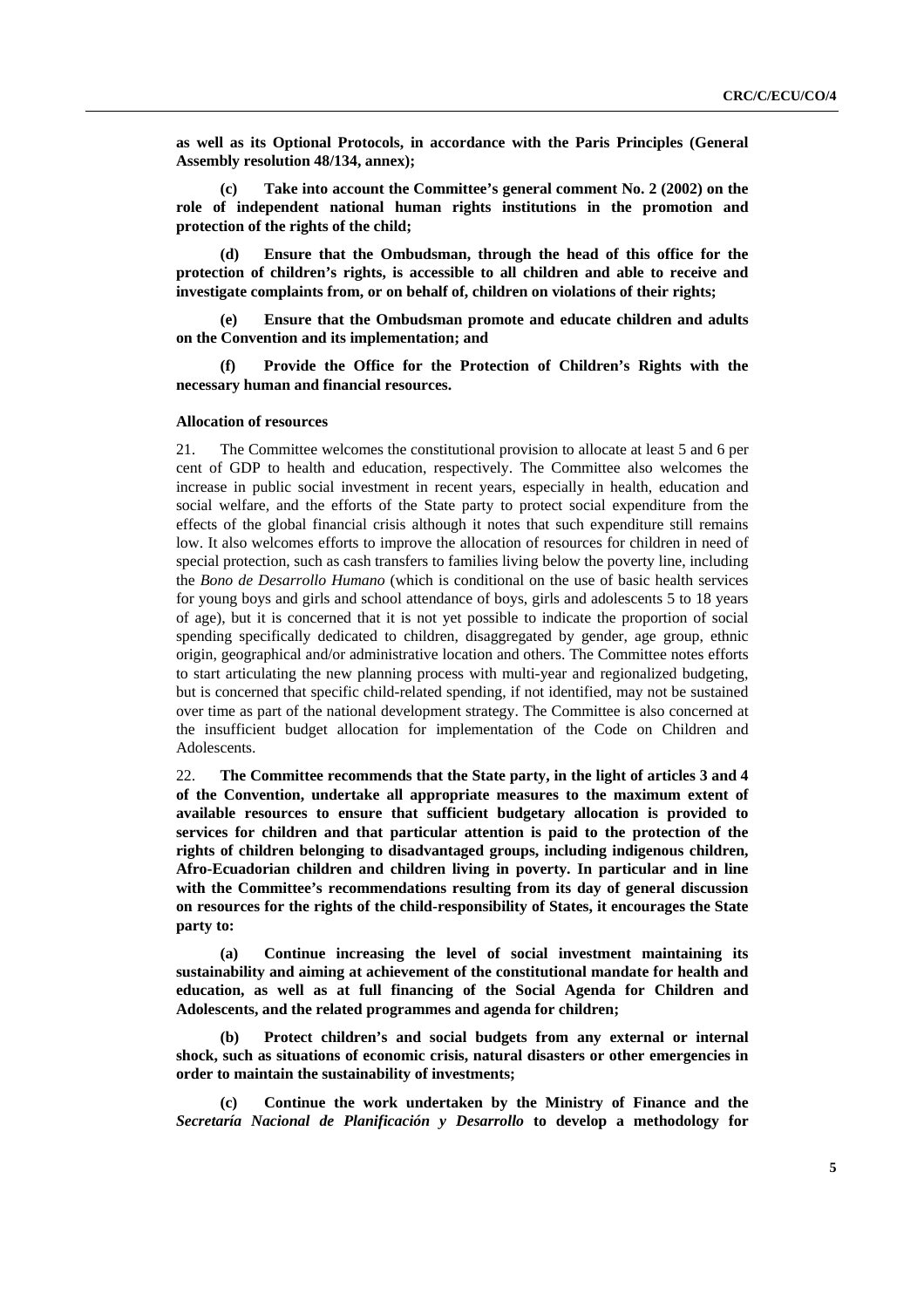**budgeting and elaboration of indicators for tracking and monitoring allocations to children, providing visibility to the investment and enabling its evaluation;** 

 **(d) Ensure that the expansion of allocations to disadvantaged groups in order to address disparities, through for example the** *Bono de Desarrollo Humano***, is based on the appropriate disaggregation of budget data by geographical and administrative location and other relevant categories, including gender, age and ethnic origin;** 

 **(e) Define strategic budgetary lines for those situations that may require affirmative social measures (such as birth registration, chronic malnutrition, violence against children, etc.)** 

 **(f) Ensure proper accountability by local authorities in an open and transparent way that enables participation by communities and children and concerted allocation of resources;** 

 **(g) Seek technical assistance from the United Nations Children's Fund (UNICEF) and other international organizations, as appropriate.** 

#### **Data collection**

23. While acknowledging recent efforts to improve data collection, planning and budgeting, the Committee is concerned at the inadequate data on specific groups of children, particularly indigenous and Afro-Ecuadorian children, children with disabilities, children out of school, working children and other children in need of special protection.

24. **The Committee recommends that the State party strengthen its system of collecting disaggregated data by age group, gender, ethnicity, geographical and/or administrative location, etc., covering all areas of the Convention as a basis to assess progress achieved in the realization of children's rights and help design policies to implement the Convention. The Committee recommends that the State party seek technical assistance from, inter alia, UNICEF, for this purpose.** 

### **Dissemination, training and awareness-raising**

25. While welcoming the positive experiences in Ecuador, particularly those regarding children on dissemination and awareness-raising, such as the Communication Agency of Children and Adolescents (ACNNA), the Committee remains concerned at the low level of awareness of the Convention among professionals working with and for children, the media and the general public. The Committee welcomes the two-year research done by ACNNA in monitoring the publications of 10 national and local newspapers for their quantitative and qualitative coverage of children's issues, which clearly shows the poor interest and inadequate understanding of the press in these issues.

26. **The Committee recommends that the State party strengthen its efforts to ensure that the provisions of the Convention are widely known and understood by adults and children. It also recommends the reinforcement of adequate and systematic training of all professional groups working for and with children, in particular law enforcements officials, teachers (including teachers in indigenous communities and rural and remote areas), health workers, social workers and personnel working in all forms of alternative care.** 

27**. The Committee recommends that the media, both private and public, respect and disseminate the rights of the child, taking into account cultural diversity and gender, among others, and include in its programmes the expressions and points of view of children. In particular, the Committee recommends that the findings of ACNNA are examined by the State and the media, with a view to learning and**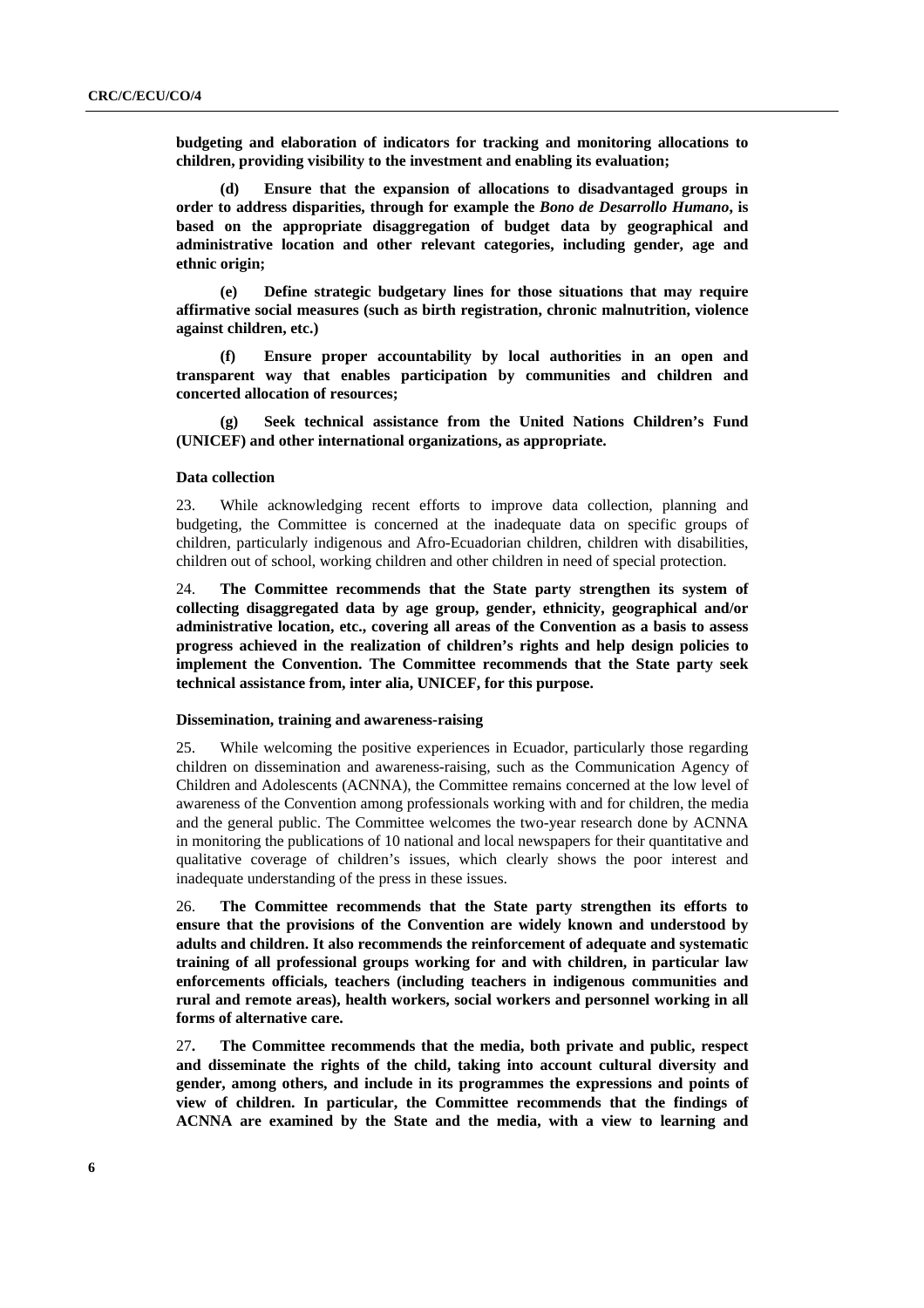**adapting coverage by written media, and extending it to radio, television and digital press.** 

# **Cooperation with civil society**

28. The Committee notes with satisfaction the involvement of civil society, including non-governmental organizations (NGOs), in the preparation of the State party's report. While it notes with interest the Constitution's idea of a fifth power of the State on transparency and social control based on the people's mandate, the Committee remains concerned that due account may not be taken of civil society participation and the contribution children and adolescents can make to put in place this State function.

29. **The Committee encourages the State party to continue to systematically involve communities and civil society, as well as children and adolescents in all aspects of the elaboration of laws and regulations, policies, plans and budgets, especially at local level, and that relate to them directly or indirectly**.

# **Child rights and the business sector**

30. The Committee notes with concern the recent lack of public agreement in the country on the social and environmental standards to be placed on projects for the oil and mineral sector. The Committee is concerned over the lack of clear guidelines and regulations to enable the protection and respect by business corporations, both national and international, of children's rights.

31. **The Committee urges the State party to develop clear guidelines for the business sector to protect and respect children's rights as enshrined in the Convention, the Code on Children and Adolescents and the Constitution. The Committee recalls the 2008 Committee on the Elimination of Racial Discrimination (CERD/C/ECU/CO/19, para. 16) recommendation in this respect to ensure that oil companies conduct proper environmental and social assessments of impact in consultation with local communities, including indigenous communities.** 

# **2. Definition of the child (art. 1 of the Convention)**

32. The Committee notes the formal distinction made in the State party between a child (under 12 years) and an adolescent (between the ages of 12 and 18 years). While noting the proposed changes to the Civil Code, the Committee is deeply concerned at the continuation of the legal minimum age for contracting marriage for girls at 12 years and for boys at 14 years.

33. **The Committee recommends that the State party set the minimum age for marriage for girls and for boys at 18 years of age.** 

# **3. General principles (arts. 2; 3; 6; and 12 of the Convention)**

# **Non-discrimination**

34. The Committee welcomes the recognition in the new Constitution of the plurinational and intercultural character of the State party. It however shares the concern of the Committee on the Elimination of Racial Discrimination that a high proportion of persons belonging to the indigenous peoples and Afro-Ecuadorian communities continue to suffer in practice from racism and racial discrimination (CERD/C/ECU/CO/19, para. 8), including children. It is further concerned at the clear manifestations of such discrimination, such as the under-5 mortality rate of indigenous children, which is 50 per cent higher than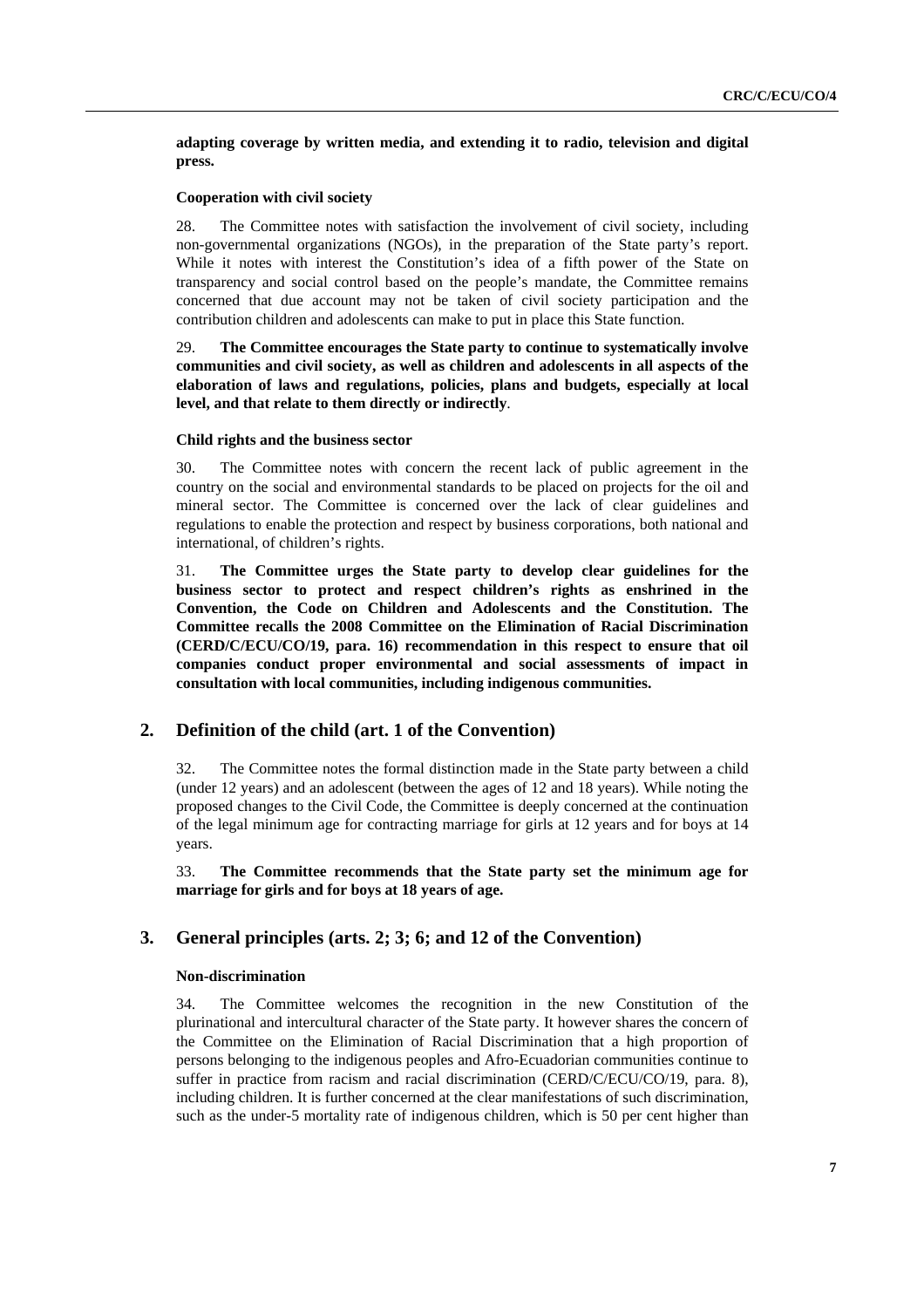the national average, and the fact that chronic malnutrition among indigenous children is more than double that of mestizo children and that indigenous women and girls are victim to discrimination and assassination, as expressed by the Committee on the Elimination of Racial Discrimination.

35. **The Committee urges the State party to ensure practical application of the constitutional and legal provisions that outlaw gender, ethnic and any other form of discrimination and to guarantee special protection measures in favour of indigenous and Afro-Ecuadorian children. The Committee further reminds the State party that the Committee on the Elimination of Discrimination against Women recommended in 2008 that special measures be taken for the protection of the rights of indigenous and Afro-Ecuadorian women and girls (CEDAW/C/ECU/CO/7). The Committee would also like to draw the State party's attention to the principles of the Declaration and Programme of Action adopted at the 2001 World Conference against Racism, Racial Discrimination, Xenophobia and Related Intolerance, as well as the outcome document adopted at the 2009 Durban Review Conference.** 

## **Best interests of the child**

36. While welcoming that the principle of the best interests of the child is incorporated in the Constitution and the Code on Children and Adolescents, the Committee is concerned at the lack of information on how this principle is implemented in practice. It is concerned that this principle may not be taken into account in all decisions, administrative and judicial procedures and programmes concerning children, such as children deprived of their liberty or of family environment.

37. **The Committee recommends that the State party ensure the implementation in practice of the best interests of the child, by fully incorporating the principle in all programmes, policies, judicial and administrative proceedings, including in the implementation of national action plans and that it undertake a child impact assessment of all proposed laws, policies and budgetary allocations which affect children and the enjoyment of their rights.** 

### **The right to life, survival and development**

38. The Committee is concerned that the child mortality rate in the State party continues to be higher than the regional average. It is also concerned at the prevalence of chronic malnutrition among children.

39. **The Committee recommends that the State party continue and strengthen policies and programmes to address issues related to the right to life, survival and development of children, and continue to pay particular attention to addressing the problems of child mortality and chronic malnutrition.** 

#### **Respect for the views of the child**

40. The Committee welcomes the establishment of the National Consultative Council for Children, and that both the Constitution and the Children's Code guarantee the respect for the views of the child. However, it is still concerned that traditional societal attitudes limit children's right to be heard in schools, within the family or other settings. It is further concerned about inadequate implementation of children's right to be heard in judicial and administrative proceedings.

41**. The Committee recommends that the State party strengthen its efforts to ensure that children's views are given due consideration in the family, schools, and relevant administrative and other settings, and that they are duly heard in judicial and administrative proceedings affecting them. In this regard, the Committee would**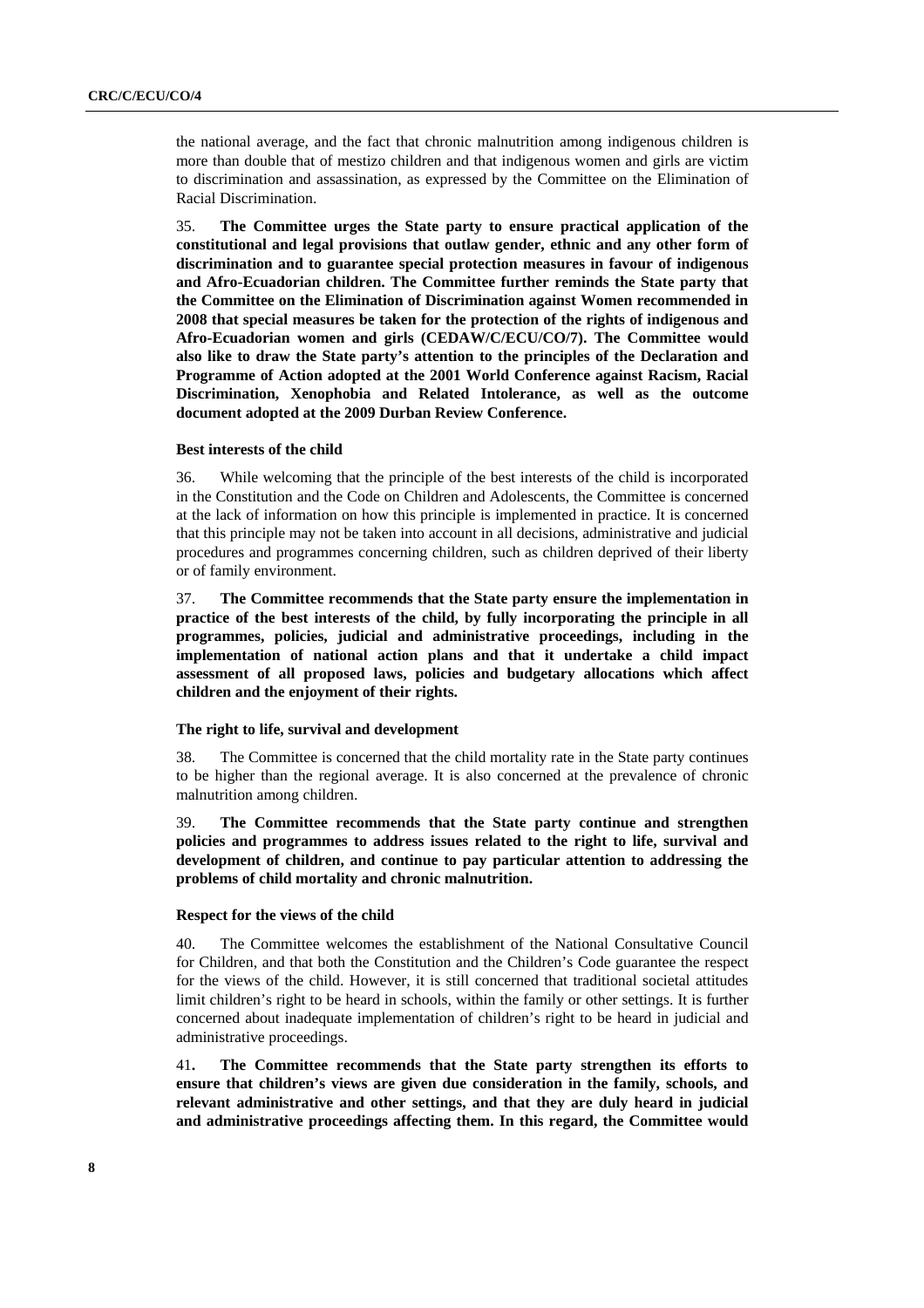**like to draw the State party's attention to its general comment No. 12 (2009) on the right of the child to be heard.** 

42. **While noting the Constitutional measure to allow voluntary voting in public elections for children between 16 and 18 years of age, the Committee encourages the State party to ensure that it is supported by civic and human rights education as a way to ensure early awareness in children that rights are to be exercised as part of citizenship, with autonomy and responsibility. It recommends that the State party evaluate results in an independent manner.** 

# **4. Civil rights and freedoms (arts. 7; 8; 13-17; and 37 (a) of the Convention)**

# **Birth registration**

43. While taking note of the efforts made by the State party to promote the birth registration of children, such as the National Plan for Birth Registration and mobile registration units, the Committee is concerned that many children are still not registered and lack birth certificates. It is particularly concerned at reports that children born in the State party from parents who are immigrants or asylum-seekers are denied the right to birth registration.

44. **In the light of article 7 of the Convention, the Committee recommends that the State party guarantee birth registration for all children, including those that are or belong to migrant or asylum-seeking families, and that it is free of charge.** 

#### **Corporal punishment and other cruel or degrading forms of punishment**

45. While welcoming the prohibition of all forms of violence in the new Constitution, the Committee is concerned that corporal punishment is still not explicitly prohibited in the home and remains a culturally accepted form of discipline in the family and other settings, including schools and other places of care, and that there is no explicit prohibition of corporal punishment as a disciplinary measure against children deprived of liberty.

46. **The Committee recommends that the State party introduce and enforce legislation prohibiting corporal punishment in all settings, including in the family, schools and all places of deprivation of liberty. In this respect, it should take into account the Committee's general comment No. 8 (2007) on the right of the child to protection from corporal punishment and other cruel or degrading forms of punishment.** 

 **Follow-up to the United Nations study on violence against children** 

47. **With reference to the United Nations study on violence against children (A/61/299), the Committee recommends that the State party:** 

 **(a) Take all necessary measures for the implementation of the recommendations contained in the report of the independent expert for the United Nations study on violence against children while taking into account the outcome and recommendations of the regional consultation for Latin America held in Buenos Aires between 30 May and 1 June 2005. In particular, the Committee recommends that the State party pay particular attention to the following recommendations:** 

- **Prohibit by law all violence against children, including corporal punishment in all settings;**
- **Prioritize prevention and promote non-violent values and awareness-raising;**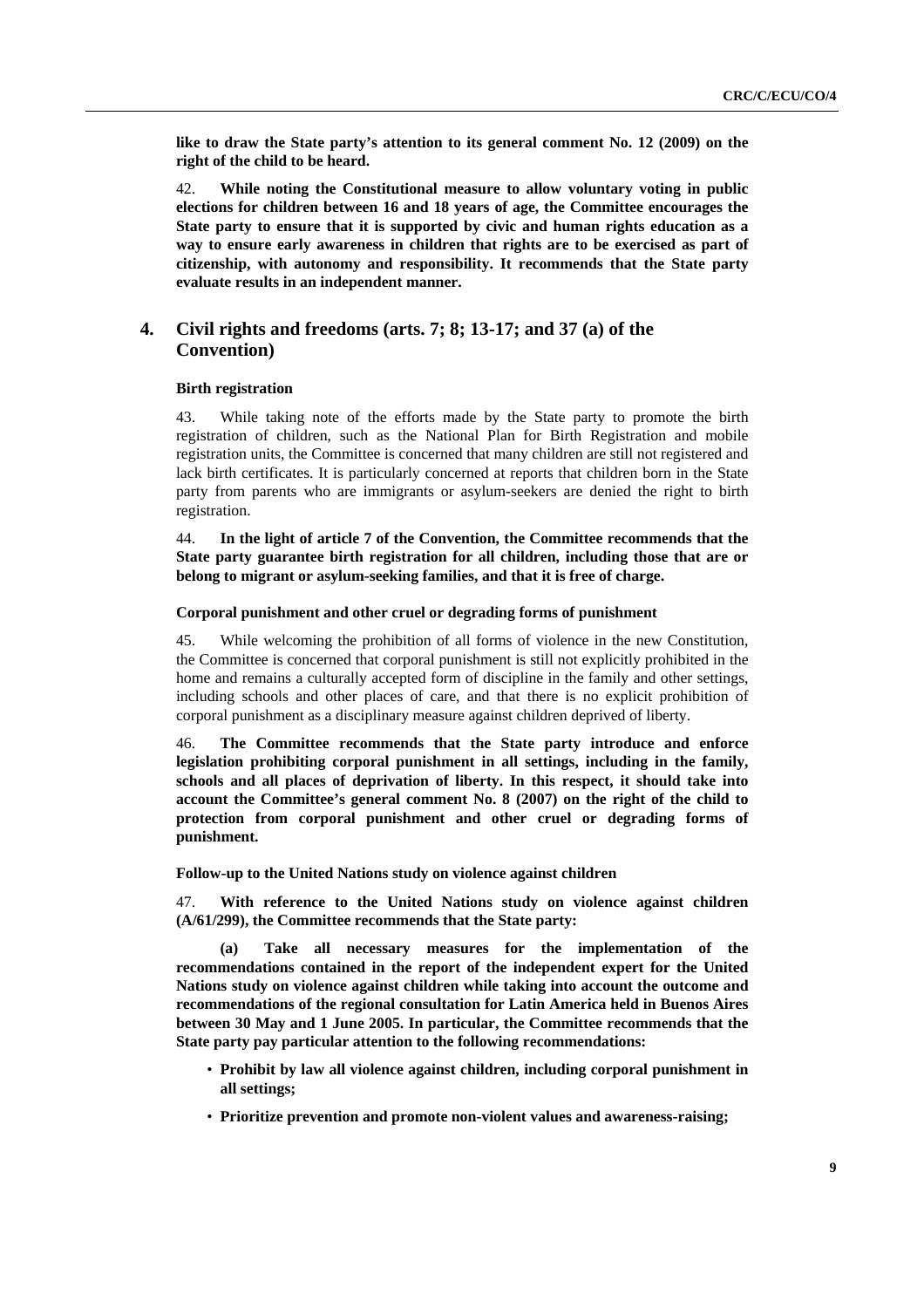- **Ensure accountability and end impunity;**
- **Address the gender dimension of violence against children; and**
- **Develop and implement systematic national data collection and research on violence against women, children and adolescents.**

 **(b) Use these recommendations as a tool for action, in partnership with civil society and in particular with the involvement of children, to ensure that every girl and boy is protected from all forms of physical, sexual and psychological violence and to gain momentum for practical and, where appropriate, time-bound actions to prevent and respond to such violence and abuse; and** 

**(c) Seek technical cooperation in this respect from the Special Representative of the Secretary-General on violence against children, OHCHR, UNICEF and other relevant agencies, as well as NGO partners.** 

# **5. Family environment and alternative care (arts. 5; 18, paras.1-2; 9-11; 19-21; 25; 27, para.4; and 39 of the Convention)**

#### **Family environment and parental responsibility**

48. While welcoming cash transfer programmes for low-income families, such as the *Bono de Desarrollo Humano*, the Committee is concerned at inadequate preventive measures to strengthen families with children in need of special protection and training on parental responsibilities. It is further concerned that many children need to take on responsibilities for the household and their younger brothers and sisters owing to, inter alia, their parents emigrating from the State party and leaving them behind, as well as at the lack of support for these children. It is further concerned that some children are prevented from living and growing up in their families only because of poverty.

#### 49. **The Committee recommends that the State party:**

 **(a) Strengthen preventive measures at community level to support and strengthen the families, including family education and awareness and the use of cashtransfer programmes such as the** *Bono de Desarrollo Humano* **in order to prevent children from being separated from their families;** 

 **(b) Protect children who are separated from their parents, give support from local services to these children and strengthen kinship and foster-care capacity to support them;** 

 **(c) Ensure that children placed back in their families are monitored closely and reviewed regularly and parents given counselling and support; and** 

**Undertake a comprehensive study on the situation of children of migrant families, with a view to developing adequate strategies to ensure their protection and the full enjoyment of their rights through, inter alia, community support programmes, education and information campaigns and schools programmes; and** 

**(e) Consider introducing legal measures to prevent children from being left behind by their migrant parents.** 

### **Children deprived of a family environment**

50. The Committee is concerned that, although the State party states its preference for family-type care over institutional care, most children deprived of their family environment are placed in institutions. It is therefore concerned at the high number of children living in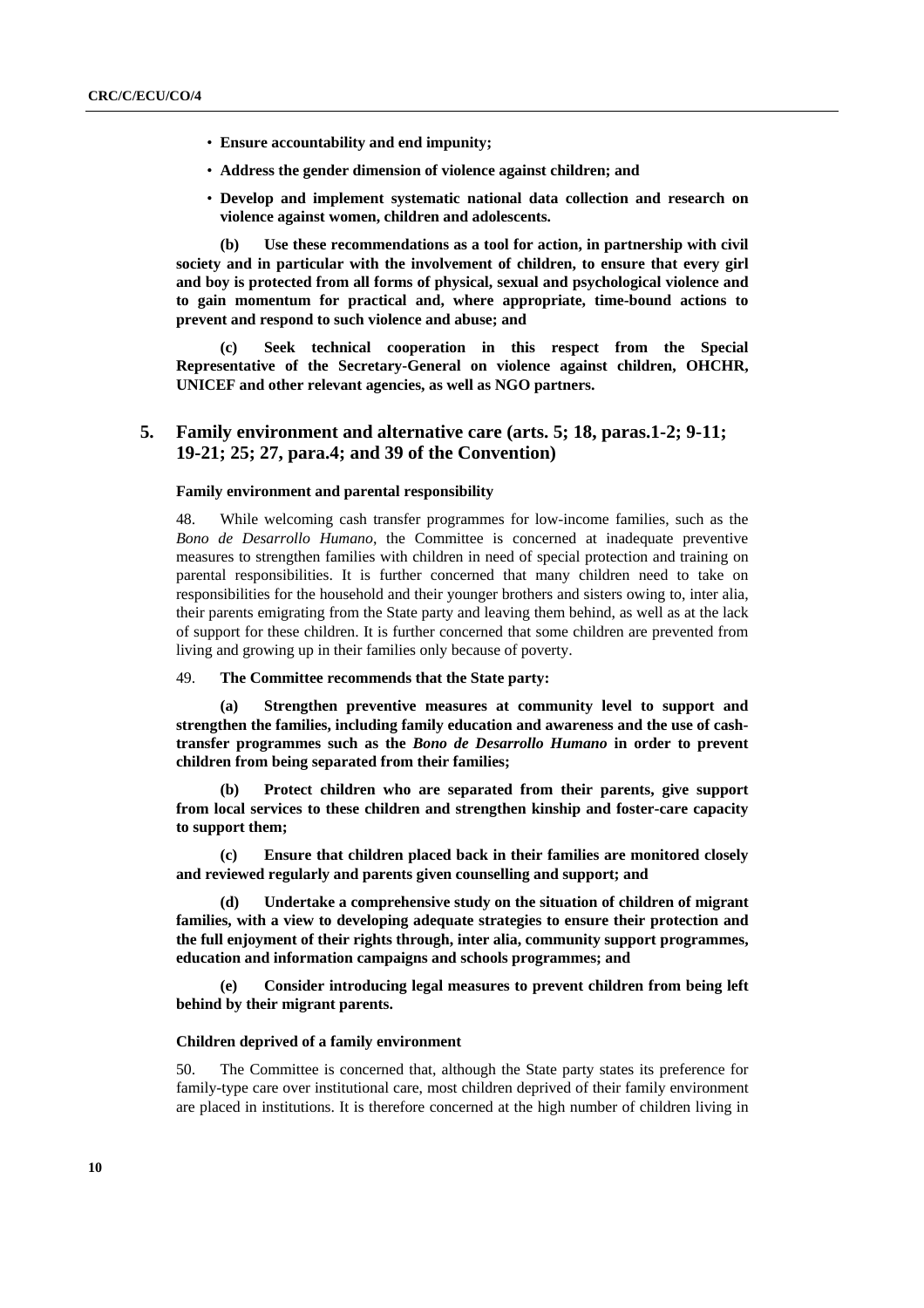institutions and the lack of information on regular inspections and evaluations of these institutions, on the qualifications of their staff, and on safeguards to protect children from mistreatment and on complaint mechanisms.

#### 51. **The Committee recommends that the State party:**

 **(a) Take all necessary measures for children placed in institutions to return to their families whenever possible, or to be placed in family-type care, and consider the placement of children in institutions as a measure of last resort and for the shortest period possible;** 

 **(b) Undertake a study to assess the situation of children placed in different forms of alternative care, including their living conditions and the services provided, and introduce corrective measures aiming at reducing the number of children in institutions and improving other forms of alternative care;** 

 **(c) Set clear standards for existing institutions and ensure a comprehensive mechanism of periodic review of children placed in all forms of alternative care, in light of article 25 of the Convention and the Guidelines for the Alternative Care of Children contained in General Assembly resolution 64/142, adopted on 20 November 2009; and** 

 **(d) Put in place a complaint mechanism for children and use it without detriment to the child's right to privacy and confidentiality.** 

#### **Adoption**

52. While noting that legislation on intercountry adoption has been implemented and – since 2009 – closely monitored by restricting the number of international adoption agencies, the Committee is concerned that other agencies advertise the opportunity to adopt children from Ecuador.

53. **The Committee recommends that the State party ensure compliance with the principle of the best interests of the child and the 1993 Hague Convention on Protection of Children and Cooperation in respect of Intercountry Adoption at all stages of the adoption procedure, by providing adequate human and financial resources to the central adoption authority so that it can implement its programmes adequately, including by maintaining the oversight and control of all the different phases of the adoption proceedings and adoption agencies and building the capacity of civil servants involved in the process.** 

#### **Abuse and neglect**

54. While welcoming the National Plan of Action to Eradicate Gender Violence against Children, Adolescents and Women (*Plan Nacional de Erradicación de la Violencia de Género hacia la Niñez, Adolescencia y Mujeres*), the Committee is concerned at the high rate of abuse and neglect, including domestic violence against children, often leading to children leaving their homes to escape the violence.

55**. The Committee recommends that the State party continue to conduct public awareness campaigns and provide information about parental guidance and counselling with a view, inter alia, to preventing child abuse and neglect. It further recommends providing training to teachers, law enforcement officials, health and social workers and prosecutors on how to receive, monitor, investigate and prosecute complaints about violence and neglect of children in a child and gender-sensitive manner.**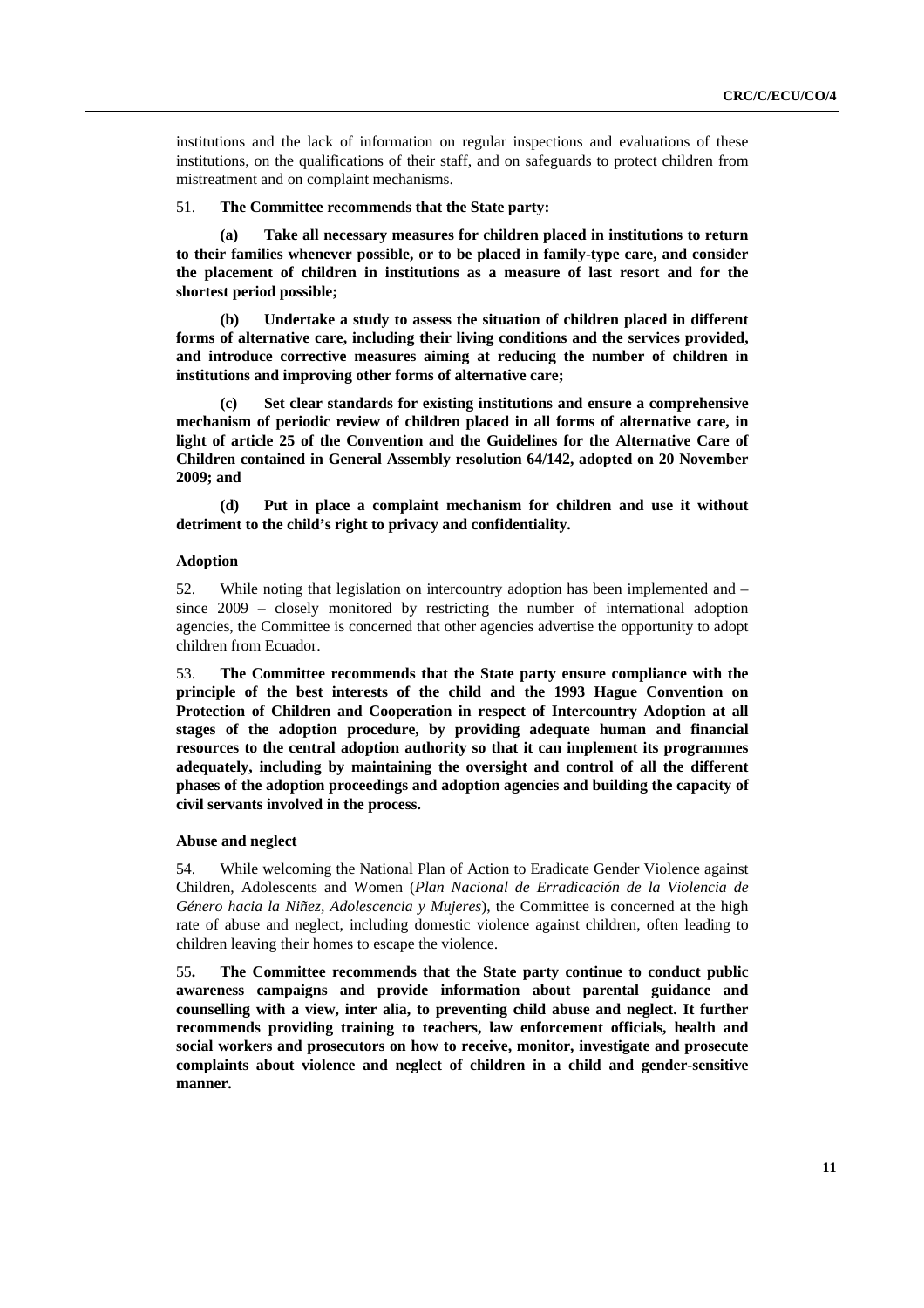# **6. Basic health and welfare (arts. 6; 18, para. 3; 23; 24; 26; and 27, paras. 1-3, of the Convention)**

# **Children with disabilities**

56. While welcoming the constitutional guarantees (arts. 50 and 53) of full social integration and equal opportunities for children with disabilities, the Ecuador without Barriers Programme (*Programa Ecuador sin Barreras*), and the fact that children with disabilities have been included in mainstream education, the Committee is concerned at the lack of support provided to the families and the high cost for the family of treating children with disabilities.

57. **In light of article 23 of the Convention, the Committee's general comment No. 9 (2006) on the rights of children with disabilities and the Convention on the Rights of Persons with Disabilities, the Committee recommends that the State party take all necessary measures to protect and promote the rights of children with disabilities, including access to education and providing adequate resources in order for parents to be able to care properly for their children. It further recommends the collection of data disaggregated by age, sex, ethnic origin and socioeconomic background and increased cooperation with civil society.** 

# **Health and health services**

58. The Committee welcomes the adoption in 2006 of the Health Act and the renewed political and financial support to the plans on maternal and infant death, adolescent pregnancy, child malnutrition and free maternity and attention to children. Noting that infant mortality and chronic malnutrition (affecting one in five children under 5) continue to be the most pressing health problems of children, the Committee is particularly concerned that despite recent efforts to expand services such as immunization and prenatal and healthy child services, large segments of the rural and peri-urban population still lack access to and/or face poor quality or culturally non-sensitive services and must pay for medicines in most cases. Also, the Committee is concerned at reports of a lowering of exclusive breastfeeding.

59**. While noting more recent information by the State party that infant mortality has decreased and that poverty maps are helping the distribution of food through the school system, the Committee urges the State party to continue expanding maternal and child health services and nutritional surveillance and support including to more remote areas, in a gender and culturally sensitive manner and with an emphasis on prevention and promotion. The Committee further recommends that the International Code of Marketing Breast-milk Substitutes be disseminated. It further recommends that coordination with other actors of the Integral Protection System and teamwork be improved. The Committee also urges the State party to continue to increase public allocations to health, as required in the Constitution.**

## **Adolescent health**

60. While welcoming the National Plan for the Prevention of Adolescent Pregnancies as a response to one of the most pressing health problems faced by adolescents, the Committee shares the concern expressed by the Committee on the Elimination of Discrimination against Women in 2008 (CEDAW/C/ECU/CO/7, para. 38) at the high rate of pregnancy among teenage girls, especially among indigenous and Afro-Ecuadorian girls (one in five deliveries is by girls between 15 and 18 years of age). In this regard, the Committee is concerned at the insufficient sex and reproductive health education and the absence of information on and access to contraceptives despite the recent Constitution's explicit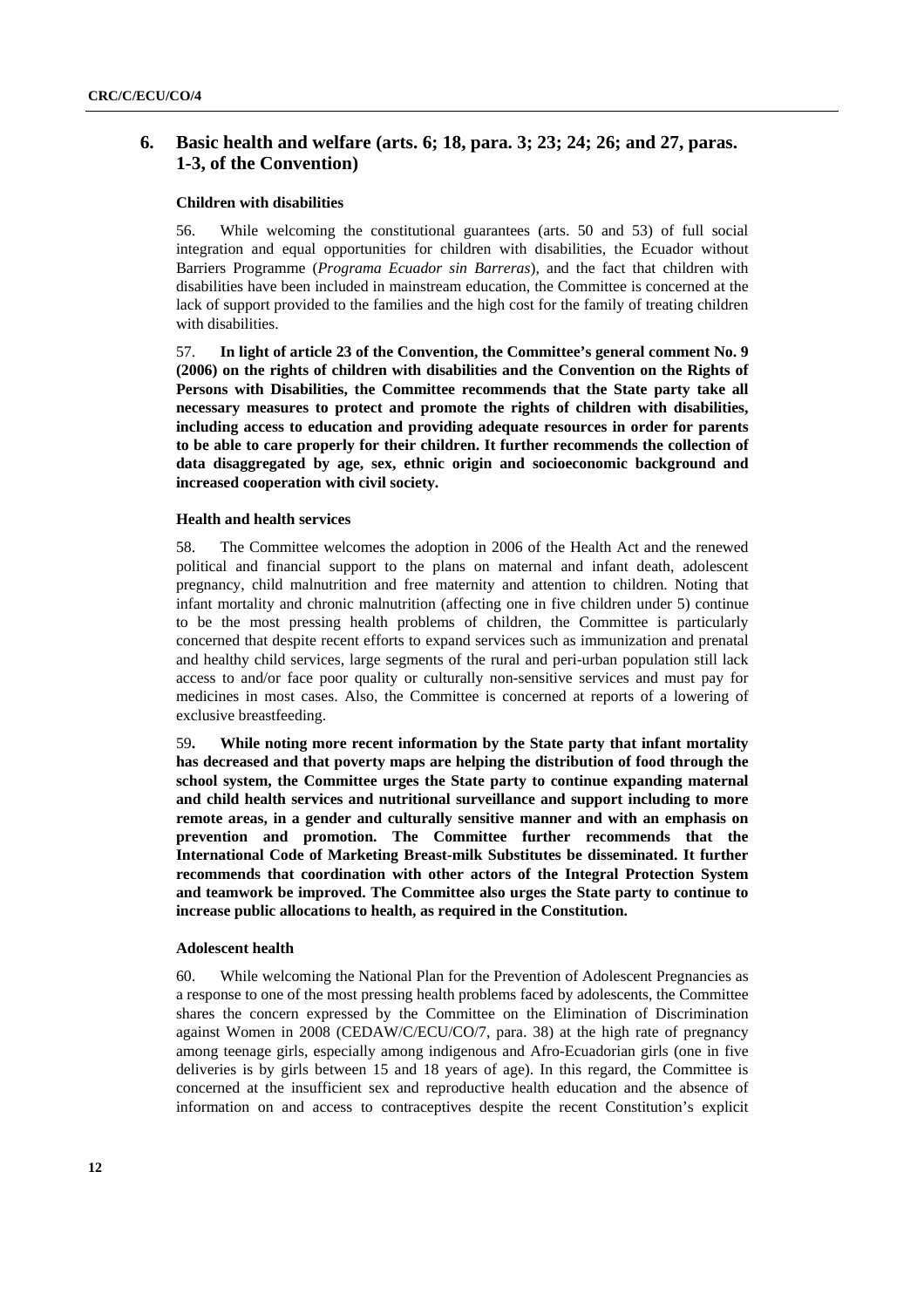guarantee of the rights to take freely, responsibly and well informed decisions on health and reproductive life (art. 66, No. 10). The Committee is particularly concerned with unwanted pregnancies as a result of rape, as well as the prohibition of some types of emergency contraception, in some cases leading to unsafe abortions and suicides.

61. **The Committee recommends that the State party strengthen its measures to promote access to reproductive health services for all adolescents in all parts of the country, including sex and reproductive health education in schools as well as youthsensitive and confidential counselling and health-care services, including information on and access to contraceptives. It further recommends that the State party make all emergency contraception available to adolescents. In this regard, the State party's attention is drawn to the Committee's general comment No. 4 (2003) on adolescent health and development in the context of the Convention on the Rights of the Child. The Committee shares the recommendation of the Committee on the Elimination of Discrimination against Women on the need for the State to support in-depth research on the question of abortions in dangerous circumstances and its effects on women (and girls) and on maternal health, enabling the appropriate formulation of laws and norms.** 

# **HIV/AIDS**

62. While noting that the State party introduced an HIV prevention policy in 2006 regarding adolescents and a protection policy for children orphaned by HIV/AIDS, it is concerned at the lack of implementation of these policies through the National System for Protection of Children and Adolescents.

63**. The Committee recommends that high priority be given to actual implementation of the prevention and protection policies on HIV/AIDS.** 

# **7. Education, leisure and cultural activities (arts. 28; 29; and 31 of the Convention)**

# **Education, including vocational training and guidance**

64. The Committee welcomes increased public spending on education in recent years, as well as the elimination in 2006 of voluntary contributions to schools, and the introduction of free textbooks. It also looks forward to further increase in resources as established in the 2008 Constitution. The Committee also welcomes the 10-year Education Plan that includes early education and aims at full enrolment of all children in basic education and 75 per cent at the secondary level, as well as the 2006 National Action Plan for the Prevention and Eradication of Sexual Offences in the Educational System. It is, however, concerned at the still high dropout rates, especially of indigenous girls, and at the high rate of sexual abuse and harassment against girls in schools and corporal punishment as a form of "discipline" in schools. It also notes with concern that the low completion rate in secondary education, especially among indigenous children and pregnant girls, points to the inadequate quality of education. The Committee is further concerned that children of irregular migrant workers do not have access to the educational system.

### 65. **The Committee recommends that the State party:**

**Continue improving the quality of education and take all measures to ensure that children complete primary and secondary school by addressing the reasons behind non-completion of schooling. In doing so, it should ensure that the millennium educational units are the centre of a network aiming at reforming all schools at district level rather than diverting resources from the application of**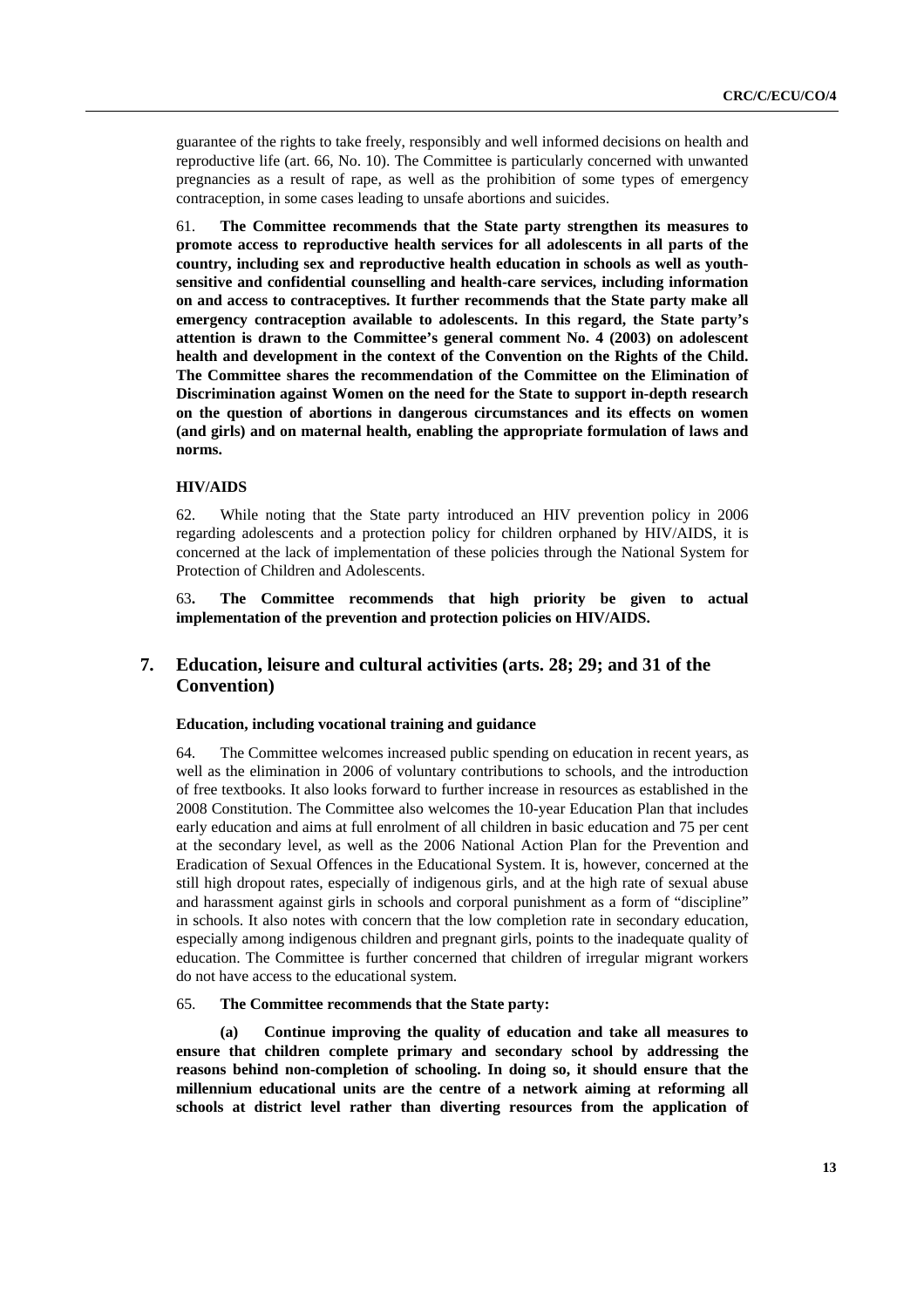**mainstream education. It should also ensure the availability of books through public and school libraries and appropriate Internet information and education;** 

 **(b) Address disparities more effectively by allocating specific budget and long-term support targeting the most deprived children, namely indigenous children and girls in rural areas, paying attention to alternative informal education and ensuring vocational training leading both to employment and/or to further technical education;** 

 **(c) Introduce human rights education in all levels of education aiming at the abandonment of discriminatory practices, xenophobia and violence and at the understanding of diversity, interculturality, the gender approach and citizenship;** 

 **(d) Take measures to prevent corporal punishment and sexual abuse and harassment against children, especially girls, in schools and investigate and, as appropriate, prosecute promptly all such allegations;** 

 **(e) Ensure for all schools a sufficient number of teachers who are welltrained, fully qualified and receive adequate remuneration and ongoing training;** 

Provide access to school for all children, irrespective of their legal status **in the State party, paying special attention to the children of migrants and migrant unaccompanied children;** 

 **(g) Reform the regulation of the Transport, Transit and Road Security Act to ensure that all school children have access to a preferential tariff for public transportation; and** 

 **(h) Take into account the Committee's general comment No. 1 (2001) on the aims of education.** 

# **8. Special protection measures (arts. 22; 30; 38; 39; 40; 37 (b)-(d); 32-36 of the Convention***)*

#### **Asylum-seeking and refugee children**

66. While welcoming the new Constitutional recognition of the right to asylum and the rights of refugees, in line with international human rights instruments, the Committee is concerned at the situation of asylum-seeking and refugee children in the State party, inter alia, their inadequate access to education, despite legislation explicitly guaranteeing the access of refugee children to the national education system. It is also concerned that children born in the State party of asylum-seeking parents are not regularly being registered at birth and are therefore deprived of exercising their rights as children.

67. **The Committee recommends that the State party adopt legislative or other measures to protect asylum-seeking and refugee children, in particular those who are unaccompanied or separated. In this respect it should take into account the Committee's general comment No. 6 (2005) on the treatment of unaccompanied and separated children outside their country of origin. It further recommends ensuring that asylum-seeking and refugee children have an adequate standard of living, including water and food, as well as access to health-care services and schools without discrimination.** 

# **Children in armed conflict**

68. The Committee is concerned at reports that local communities near the Northern border are unduly affected in their daily lives by: violence by foreign non-State armed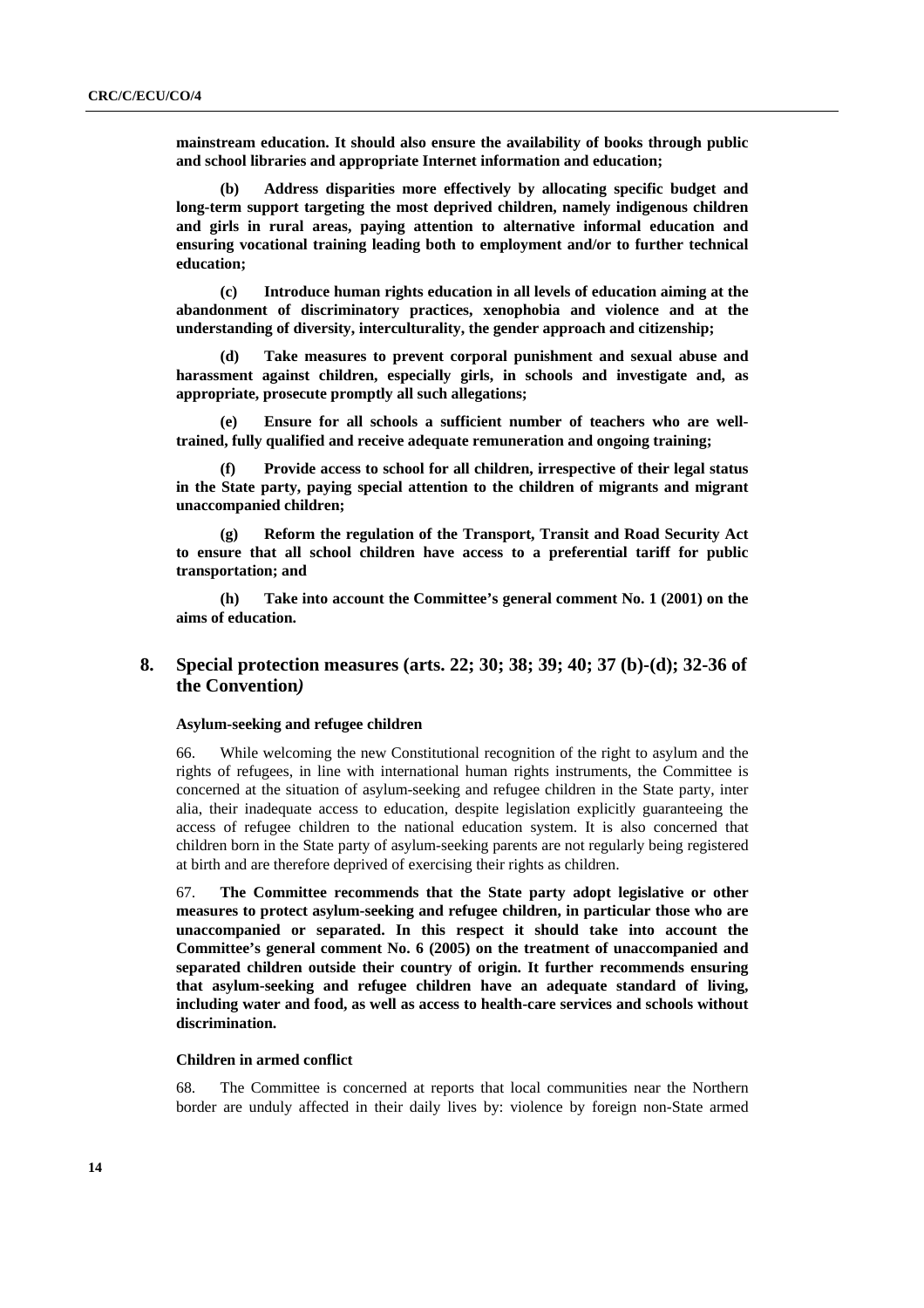groups who, inter alia, recruit and abduct children and sexually abuse them; lack of services; and the disruption of normal commercial and other economic, social and cultural activities. The impact on children's development and exercise of rights is evidenced by reports of low school attendance and completion rates, the high incidence of mortality and morbidity, accidents, etc.

69. **The Committee urges the State party and the international community to provide Northern border local communities affected by conflict and the presence of non-State armed groups, with secure access to quality services, especially those for children and adolescents, and ensure their means of maintaining a safe and protected environment.** 

#### **Economic exploitation including child labour**

70. The Committee welcomes the amendment to the Labour Code which sets the minimum age for employment at 15 years and the National Action Plan for the Prevention and Progressive Eradication of Child Labour, both from 2005. It is, however, concerned that many young children still perform harmful work, such as domestic work with characteristics of slavery, and hazardous work in garbage dumps, banana plantations and the mining industry, including forced labour, and that many of these children do not attend school.

#### 71. **The Committee recommends that the State party:**

Continue and strengthen efforts to eliminate child labour and its worst **forms by, inter alia, enforcing the Labour Code and International Labour Organization (ILO) Convention No. 182 on the Worst Forms of Child Labour, ensuring effective monitoring and imposing effective penalties in case of violations of the provisions related to child labour;** 

 **(b) Ensure that children are enrolled in school and are protected from the harmful effects of child labour;** 

 **(c) Collect reliable data on working children disaggregated by, inter alia, age, sex, ethnic, socio-economic background and geographical/administrative location, including those who work in the informal sector, inter alia, as domestic workers, and monitor their condition;** 

 **(d) Respect the right of the child to be heard while measures are being developed and applied to eliminate child labour in all its forms; and** 

Continue to seek assistance from the ILO/International Programme on **the Elimination of Child Labour programme.** 

#### **Children in street situations**

72. While welcoming measures taken by the State party to eradicate children begging in the streets at Christmas time and sustaining it throughout the year, the Committee is concerned at the high number of children in street situations, exposed to violence, sexual and economic exploitation and discrimination.

73. **The Committee recommends that the root causes of children in street situations be addressed with a view to ensuring their return to a caring and protective family environment and exercise their rights as children. In doing this, children should be duly heard. The Committee recommends that the State party raise public awareness of the situation of children living in the streets and combat misconceptions and prejudices against them.**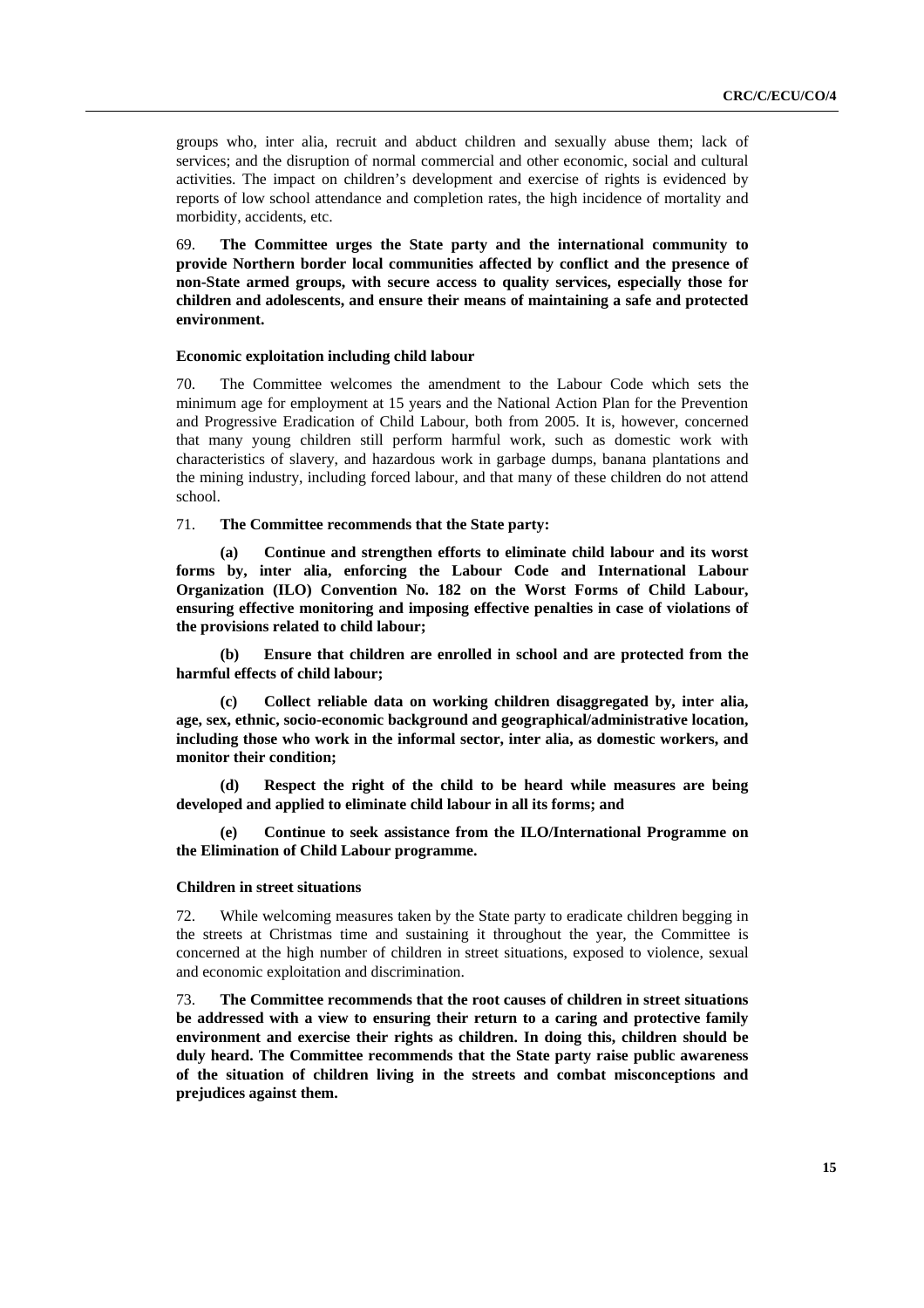#### **Sexual exploitation and abuse**

74. The Committee welcomes the 2007 National Tourism Plan (PLANDETUR) aimed, inter alia, at preventing the commercial sexual exploitation of children. It is however concerned at the inadequate measures in place to prevent sexual exploitation of children, and the low number of prosecutions for these offences. It is also concerned at the high rate of children who are victims of sexual abuse and the lack of information on the exact nature of these cases, and that they seem not to have been properly investigated and prosecuted.

# 75. **The Committee recommends that the State party:**

 **(a) Train prosecutors, judges and other public officials on how to identify, investigate and sanction sexual exploitation and abuse of children, being sensitive to their right to privacy, confidentiality and special needs;** 

 **(b) Collect statistics on the victims disaggregated by the nature of the offence, sex, age and ethnicity in order to monitor properly; and** 

 **(c) Implement appropriate policies and programmes for the prevention, recovery and reintegration of child victims, in accordance with the outcome documents adopted at the 1996, 2001 and 2008 world congresses against sexual exploitation of children.** 

# **Sale, trafficking and abduction**

76. The Committee welcomes the 2006 National Plan to Combat Human Trafficking, Smuggling of Migrants, Sexual Exploitation, Labour Exploitation, Prostitution, Pornography and Other Forms of Exploitation of Women and Children. However, the Committee remains concerned at the high number of children trafficked internationally and within the country, from border and Central Highland areas to urban centres, for commercial sexual exploitation, domestic servitude, forced begging and forced labour in mines and other hazardous work. It is further concerned that some children are sold by their parents for forced labour, and that, if recovered, these children may be brought back to live with their parents.

77. **The Committee recommends that the State party;** 

Investigate and prosecute sale and trafficking offences and prosecute **and punish all the perpetrators, particularly at the local level;** 

 **(b) Increase training for law enforcement and other public officials;** 

 **(c) Develop a comprehensive strategy to monitor and identify child victims of sale and trafficking among children who are most susceptible to these practices; and** 

 **(d) Take all necessary measures, including educational and financial support, to prevent parents from selling their children.** 

### **Administration of juvenile justice**

78. The Committee welcomes that the 2008 Constitution establishes a new specialized system of justice for children in conflict with the law (art. 341) and indicates expressly that deprivation of liberty will only be used exceptionally and children will be detained separately from adults. It also appreciates that the draft Code on Criminal Guarantees maintains four years as the maximum length for privation of liberty. However, the Committee is concerned that:

 (a) The drafting of the Code on Criminal Guarantees (*Código de Garantías Penales*) is moving away from a specialized system of justice for children;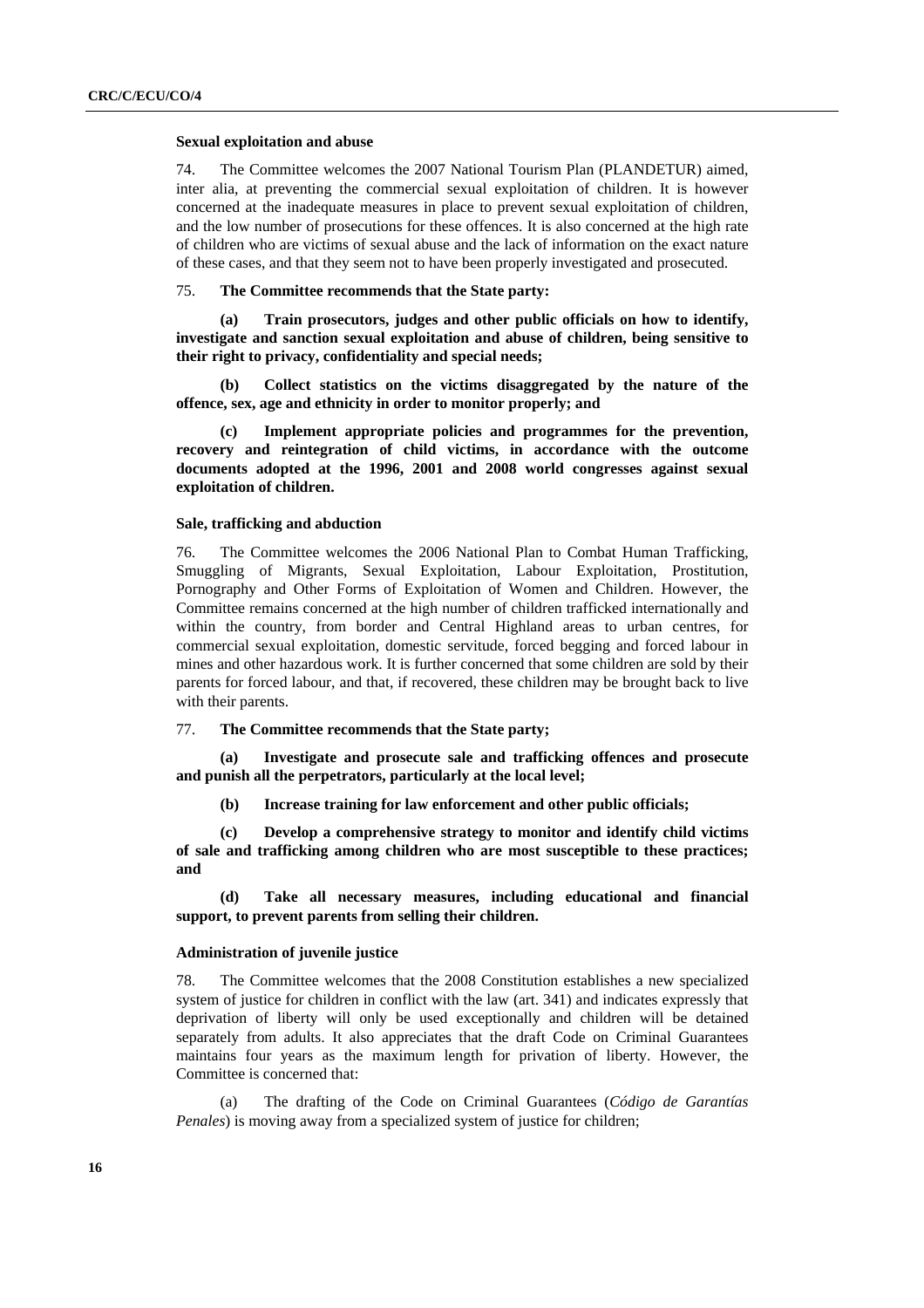(b) The special norms on juvenile justice have not been analysed and harmonized, are not of the appropriate standard and do not have corresponding mechanisms and regulations;

 (c) An appropriate system for juvenile justice is still not in place, there is a lack of juvenile judges and there are reports that children are held together with adults in police cells and pretrial detention centres;

 (d) There is a lack of statistics on children entering custody and the duration of their stay; and

 (e) There is insufficient information provided on the treatment of children below the age of 12 (the present minimum age of criminal responsibility) in conflict with the law or at the existence of any system for resolution of conflicts with the law outside of the judicial system, as per article 40 of the Convention.

79. **The Committee urges the State party to ensure that juvenile justice standards are fully implemented, in particular articles 37 (b), 40 and 39 of the Convention, as well as the United Nations Standard Minimum Rules for the Administration of Juvenile Justice (the Beijing Rules), the United Nations Guidelines for the Prevention of Juvenile Delinquency (the Riyadh Guidelines) and the United Nations Rules for the Protection of Juveniles Deprived of their Liberty (the Havana Rules). In particular, the Committee urges the State party to take into account the Committee's general comment No. 10 (2007) on children's rights in juvenile justice. It also recommends that the State party:** 

 **(a) Ensure that the new Code on Criminal Guarantees is harmonized with the 10-year National Plan of Action for the Comprehensive Protection of Children and Adolescents 2004-2014, enshrined in the Constitution, and establishes a specialized system for juvenile justice integrated with the Decentralized National System for the Comprehensive Protection of Children and Adolescents;** 

 **(b) Ensure that the specialized juvenile justice system is separated from the adult penal system in terms of norms on procedures, sanctions and execution of sentences and ensure that children are always separated from adults in all detention facilities, including in police station cells;** 

 **(c) Consider raising the present minimum age of criminal responsibility;** 

 **(d) Develop non-judicial alternatives to the deprivation of liberty, such as probation, community service or suspended sentences, wherever possible;** 

 **(e) Provide sufficient specialized courts in all the regions, with trained specialized judges and staff, including prosecutors, lawyers, law enforcement officials and social workers;** 

 **(f) Take preventive measures in order to help eliminate the social conditions leading children to enter into contact with the criminal justice system;** 

 **(g) Ensure that all children who have not attained the age of criminal responsibility but are in conflict with the law are treated by civil or administrative authorities, in line with the Convention and international standards; in particular, ensure that they have access to socio-educational measures that are alternatives to any form of deprivation of liberty and/or institutionalization; and** 

 **(h) Seek technical assistance in the area of juvenile justice from the United Nations Interagency Panel on Juvenile Justice, which includes the United Nations Office on Drugs and Crime, UNICEF, OHCHR and NGOs.**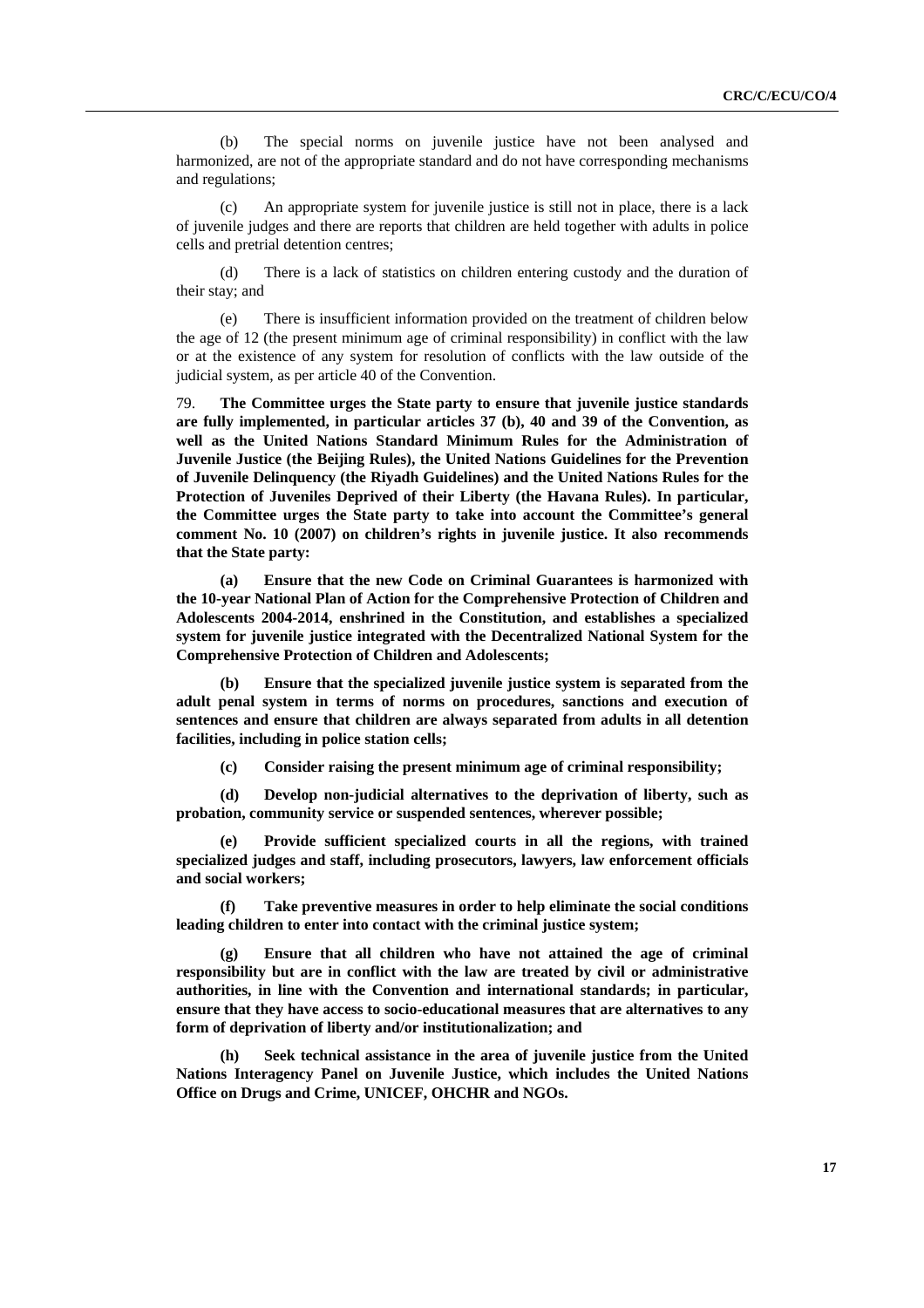#### **Protection of witnesses and victims of crimes**

80. While noting the existence of a victim and witness protection programme and that the Code on Children and Adolescents establishes administrative and judicial measures to ensure that rights are protected and restored, the Committee is concerned about the inadequate recovery and reintegration services provided to child victims, especially those of sexual exploitation.

81. **The Committee recommends that the State party incorporate a child rights focus in justice and law enforcement institutions and increase budgetary allocations for the administration of justice. It also recommends that the State party ensure, through adequate legal provisions, procedures, and regulations, that all child victims and or witnesses of crimes, e.g. children victims of abuse, domestic violence, sexual and economic exploitation, abduction, and trafficking, as well as witnesses of such crimes have effective access to justice and be provided with the protection required by the Convention, taking fully into account the United Nations Guidelines on Justice in Matters involving Child Victims and Witnesses of Crime (annexed to Economic and Social Council resolution 2005/20).** 

#### **Children belonging to indigenous groups**

82. The Committee welcomes the constitutional definition of Ecuador as a plurinational and intercultural State, as well as the participatory process and framework of understanding that has produced the Agreement between the State and Indigenous Peoples and Nationalities for Children and the Plan for Good Living from the Beginning of Life, which encompasses the Minimum Agenda for Indigenous Children of Ecuador. It also welcomes current efforts to define and implement local goals for protection and promotion of indigenous children's rights in 54 cantons, and the sustained advances in intercultural and bilingual education. Nevertheless, the Committee remains concerned at the low budgetary allocation per capita to the educational system in provinces with majority indigenous population, and the lack of information on its evaluation. Likewise, it notes with concern the barriers for adolescents in having access to culturally and gender-sensitive sexual and reproductive health information and education.

83. **The Committee recommends that the State party take all necessary measures to protect the rights of indigenous children, respect their culture and guarantee their enjoyment of the rights enshrined in the national constitution, domestic law and the Convention. In this regard, the Committee refers the State party to its general comment no. 11 (2009) on indigenous children and their rights under the Convention. The Committee also recommends that the State party implements the Minimum Agenda for Indigenous Children in Ecuador, fully respecting its nature and the participatory process from which it originated, trains indigenous and local leaders and related public services staff accordingly and provides adequate resources, ensuring that monitoring and evaluation mechanisms are put in place. The Committee encourages the State party to continue to strengthen intercultural and bilingual education, paying due attention to the culture of indigenous children in accordance with article 30 of the Convention.** 

# **9. Ratification of international human rights instruments**

84. **The Committee recommends that the State party ratify the core United Nations human rights instruments to which it is not yet a party, namely the Optional Protocol to the Covenant on Economic, Social and Cultural Rights and the Optional Protocol to the Convention against Torture**.